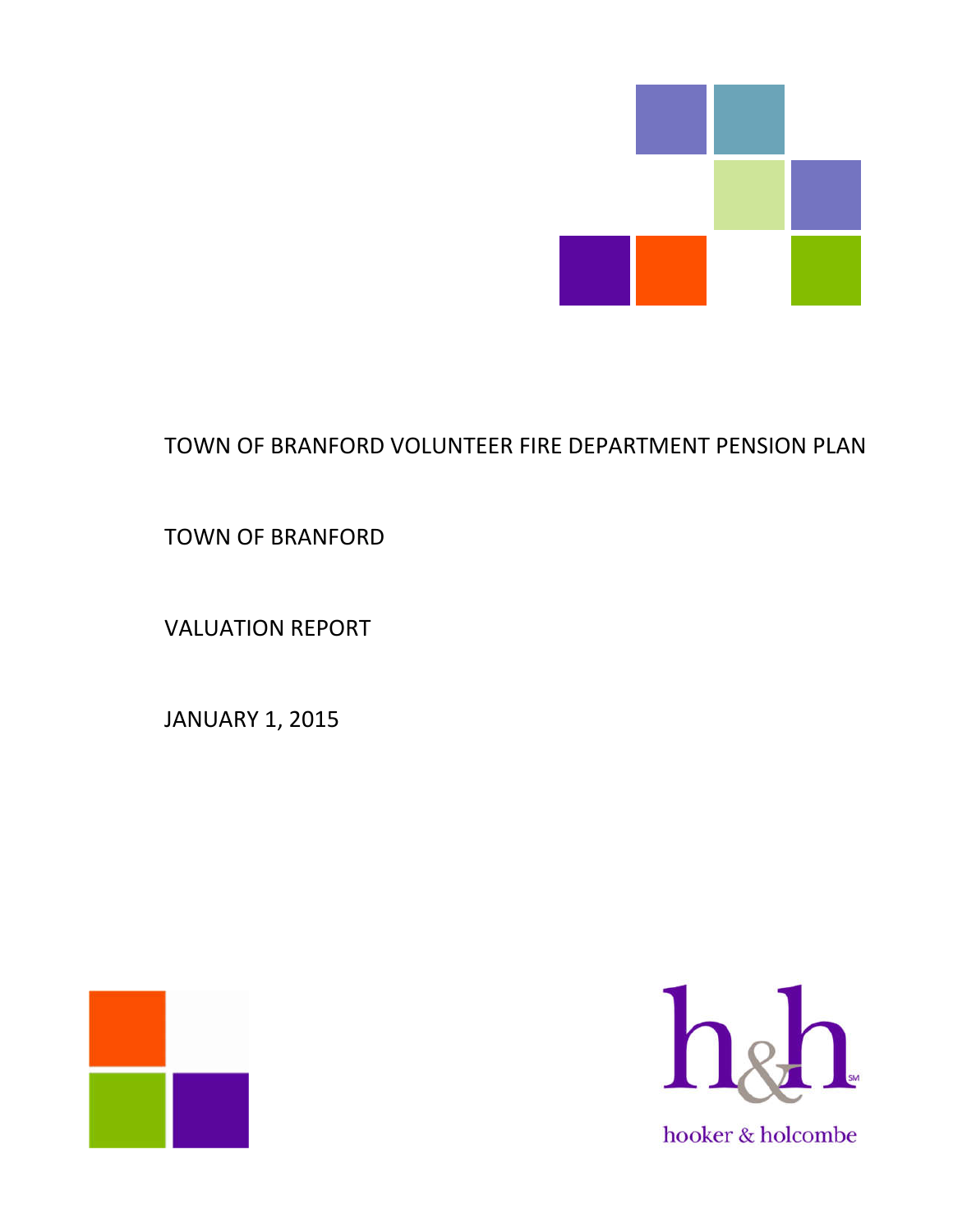

# **Table of Contents**

|    | <b>Executive Summary</b>                                                                   | 1              |
|----|--------------------------------------------------------------------------------------------|----------------|
| Ι. | <b>Introduction</b>                                                                        |                |
|    | Purpose of Valuation                                                                       | $\overline{2}$ |
|    | <b>Experience During Period Under Review</b>                                               | $\overline{2}$ |
|    | Changes Since the Last Valuation                                                           | $\overline{2}$ |
|    | <b>Certification</b>                                                                       | 3              |
|    | <b>II. Results of the Valuation</b>                                                        |                |
|    | A. Actuarial Balance Sheet                                                                 | 4              |
|    | B. Development of Unfunded Accrued Liability (Pension Benefit Obligation) and Funded Ratio | 5              |
|    | C. Annual Contribution                                                                     | 6              |
|    | D. Accounting Information                                                                  | $\overline{7}$ |
|    | <b>III. Supporting Exhibits</b>                                                            |                |
|    | A. Membership Data                                                                         | 8              |
|    | Age/Service Chart                                                                          | 9              |
|    | B. Assets - Market Value                                                                   | 10             |
|    | C. Relationship of Actuarial Value to Market Value                                         | 11             |
|    | D. Recognition of Capital Appreciation in Actuarial Value                                  | 11             |
|    | E. Assets - Gain/(Loss)                                                                    | 11             |
|    | F. Assets - Actuarial Value                                                                | 12             |
|    | <b>IV. Description of Actuarial Methods and Assumptions</b>                                |                |
|    | <b>Actuarial Cost Method</b>                                                               | 13             |
|    | <b>Asset Valuation Method</b>                                                              | 13             |
|    | <b>Actuarial Assumptions</b>                                                               | 14             |
|    | <b>V. Summary of Plan Provisions</b>                                                       | 16             |

# **Report Prepared By:**

| Timothy A. Ryor                              | Jola Kolc                |
|----------------------------------------------|--------------------------|
| Senior Vice President and Consulting Actuary | <b>Actuarial Analyst</b> |
| 860.856.2102                                 | 860.856.2124             |
| tryor@hhconsultants.com                      | jkolc@hhconsultants.com  |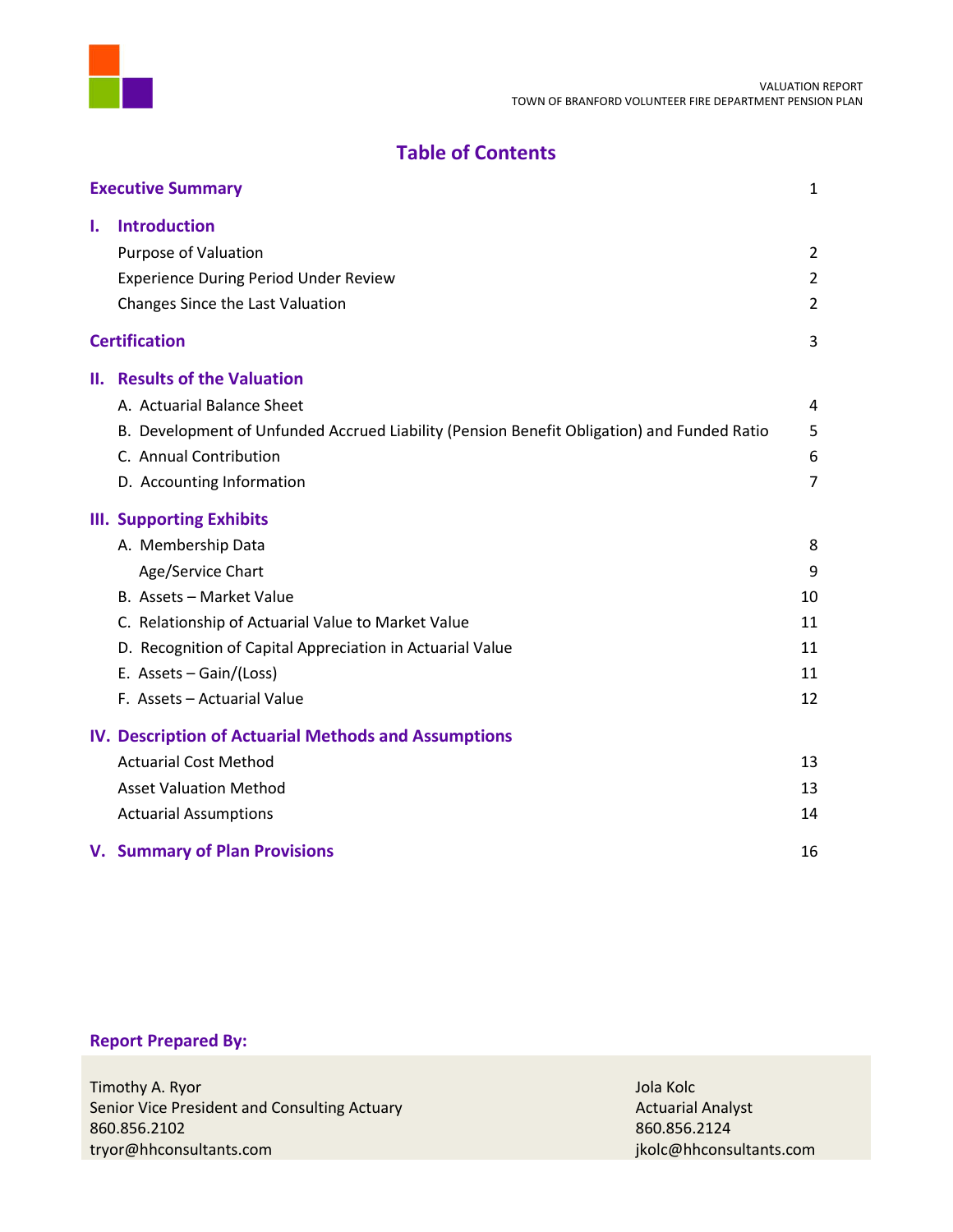

# **Executive Summary**

| <b>Executive Summary</b>                            |                        |                        |  |  |  |  |  |  |
|-----------------------------------------------------|------------------------|------------------------|--|--|--|--|--|--|
|                                                     | <b>January 1, 2015</b> | <b>January 1, 2013</b> |  |  |  |  |  |  |
| <b>Status</b>                                       |                        |                        |  |  |  |  |  |  |
| <b>Active Employees</b>                             | 203                    | 179                    |  |  |  |  |  |  |
| <b>Retired Pensioners</b>                           | 17                     | 12                     |  |  |  |  |  |  |
| <b>Terminated Vested Employees</b>                  | 0                      | 0                      |  |  |  |  |  |  |
| Total                                               | 220                    | 191                    |  |  |  |  |  |  |
| Actuarial present value of future benefits          | 1,318,099              | 1,119,112              |  |  |  |  |  |  |
| <b>Actuarial accrued liability</b>                  | 1,120,645              | 865,542                |  |  |  |  |  |  |
| <b>Asset value</b>                                  |                        |                        |  |  |  |  |  |  |
| Market                                              | 534,163                | 432,245                |  |  |  |  |  |  |
| Actuarial                                           | 540,595                | 424,557                |  |  |  |  |  |  |
| <b>Normal cost</b>                                  | 18,559                 | 18,918                 |  |  |  |  |  |  |
| <b>Unfunded accrued liability</b>                   | 580,050                | 440,985                |  |  |  |  |  |  |
| Contributions as of end of plan year                |                        |                        |  |  |  |  |  |  |
| <b>Recommended Contribution</b>                     | 86,184                 | 66,924                 |  |  |  |  |  |  |
| Cost per active employee as of the end of plan year | 425                    | 374                    |  |  |  |  |  |  |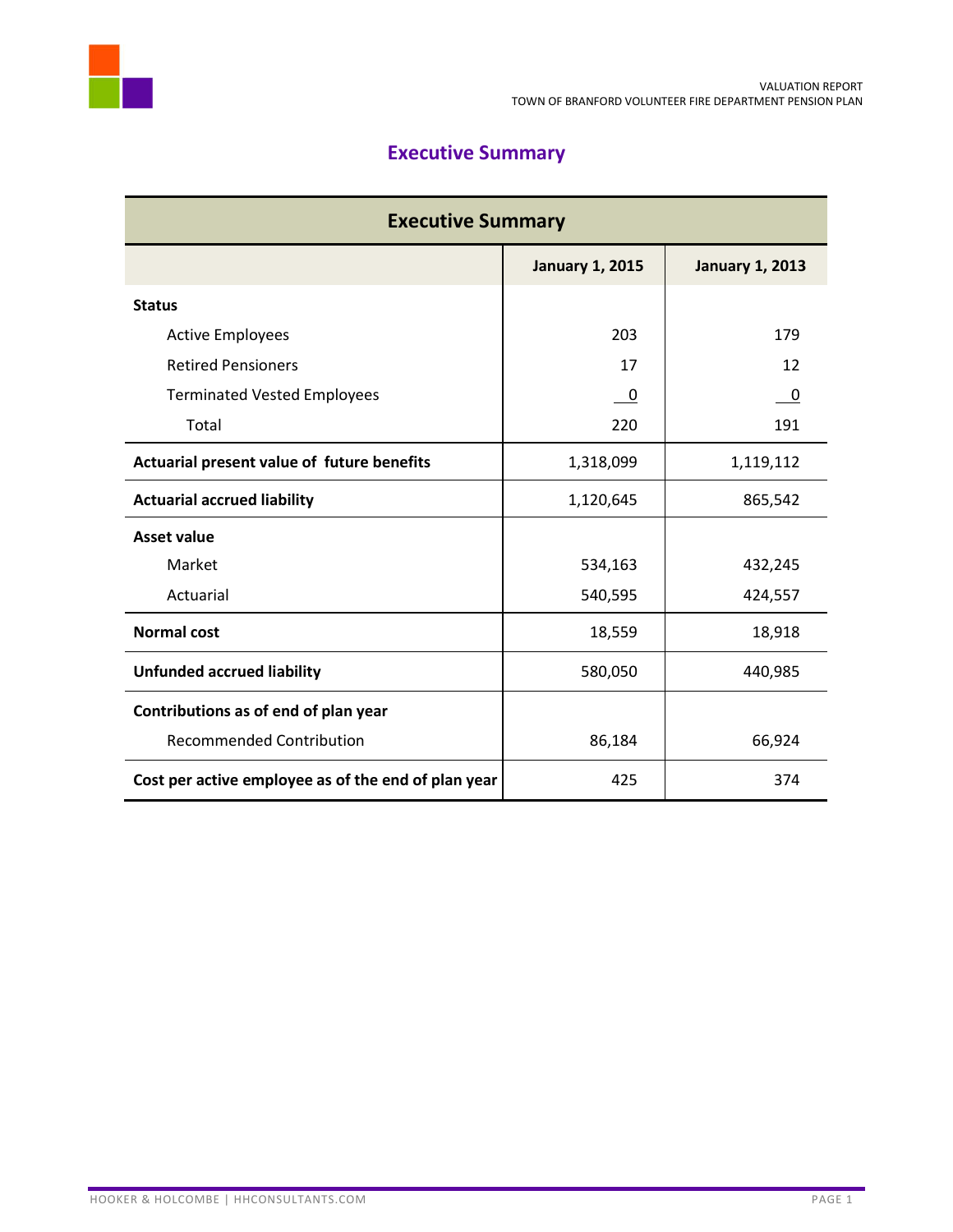

# **I. Introduction**

### **Purposes of the Valuation**

The purpose of the valuation is to determine the funded status of the plan as well as the recommended cash contribution for the plan year. The information found in *II. Results of the Valuation B and C* of the report have been developed for this purpose.

The ultimate cost of a pension plan is based primarily on the level of benefits promised by the plan. The pension fund's investment earnings serve to reduce the cost of plan benefits and expenses. Thus,

Town's Ultimate cost = Benefits Paid + Expenses Incurred – Investment Return

### **Experience During Period Under Review**

This report shows an Unfunded Accrued Liability of \$580,050. This represents an increase of approximately \$139,000 compared to the prior valuation. The plan experienced a liability loss during the last 2 years of about \$5,000 (before the actuarial assumptions change).

### **Changes Since the Last Valuation**

The actuarial assumptions listed below have been changed in this year's valuation. See the Actuarial Methods and Assumptions Section IV for a complete description of the changes.

- Actuarial Cost Method
- Mortality
- **•** Turnover
- **•** Disability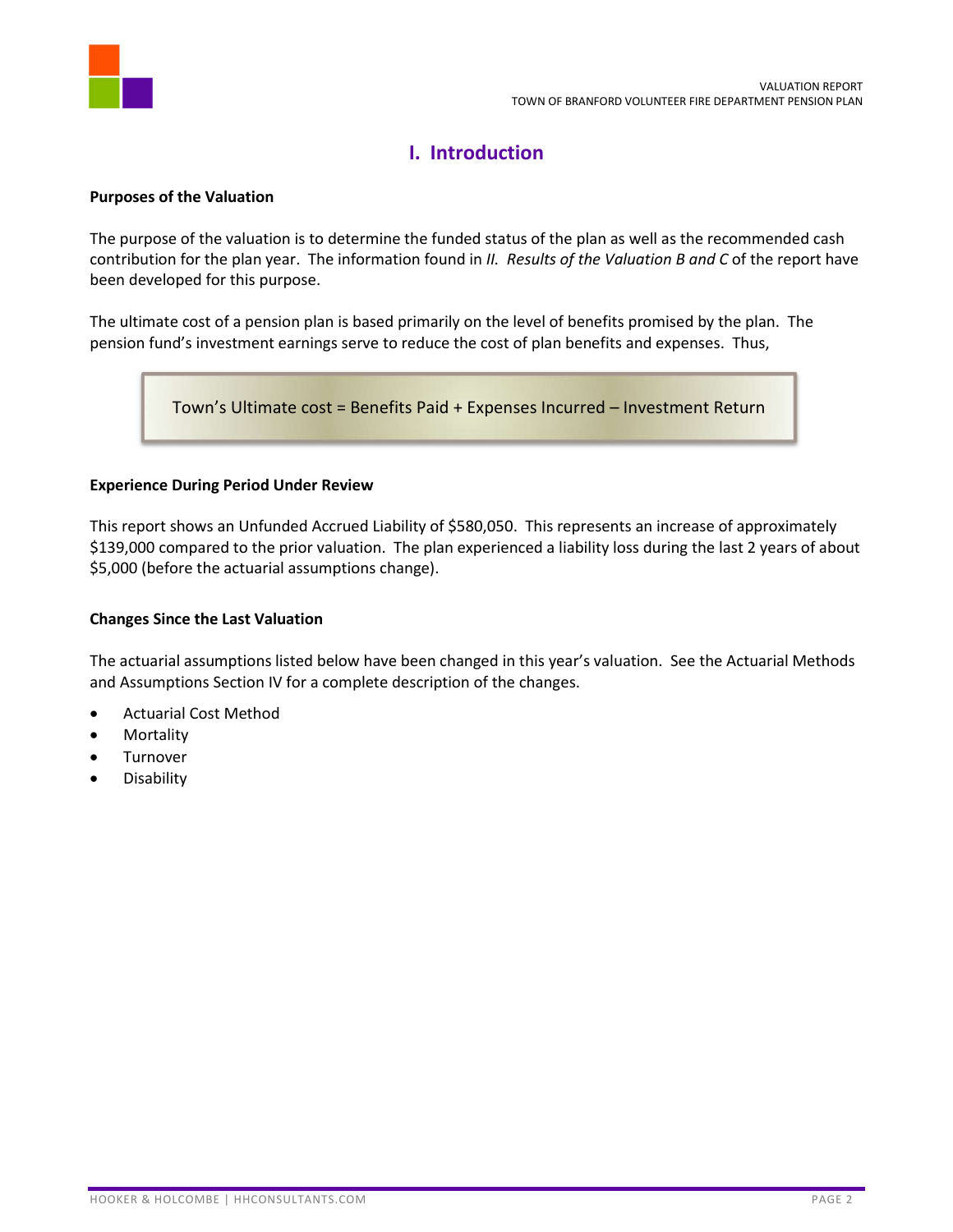

# **Certification**

This report presents the results of the January 1, 2015 Actuarial Valuation for the Town of Branford Volunteer Fire Department Pension Plan (the Plan) for the purpose of estimating the funded status of the Plan and determining the Actuarially Determined Contribution (ADC) for the fiscal year ending June 30, 2016. This report is intended to satisfy the requirements of Connecticut General Statute 7-450a.This report may not be appropriate for any other purpose.

The valuation has been performed in accordance with generally accepted actuarial principles and practices. It is intended to comply with all applicable Actuarial Standards of Practice.

I certify that the actuarial assumptions and methods that were selected by me and represent my best estimate of anticipated actuarial experience under the Plan.

In preparing this valuation, I have relied on employee data provided by the Town, and on asset and contribution information provided by the Town. I have audited neither the employee data nor the financial information, although I have reviewed them for reasonableness.

The results in this valuation report are based on the Plan as summarized in the *Summary of Plan Provisions* section of this report and the actuarial assumptions and methods detailed in the *Description of Actuarial Methods and Assumptions* section of this report.

Future actuarial measurements may differ significantly from the current measurements presented in this report due to such factors as: plan experience differing from that anticipated by the economic or demographic assumptions; changes in economic or demographic assumptions; increases or decreases expected as part of the natural operation of the methodology used for these measurements (such as the end of an amortization period or additional cost or contribution requirements based on the Plan's funded status); and changes in plan provisions or applicable law. Due to the limited scope of this report, an analysis of the potential range of such future measurements has not been performed.

I am a member of the American Academy of Actuaries and meet its Qualification Standards to render the actuarial opinion contained herein.

Timothy A. Ryor, FSPA, FCA, MAAA, Enrolled Actuary 14-05126

December 3, 2015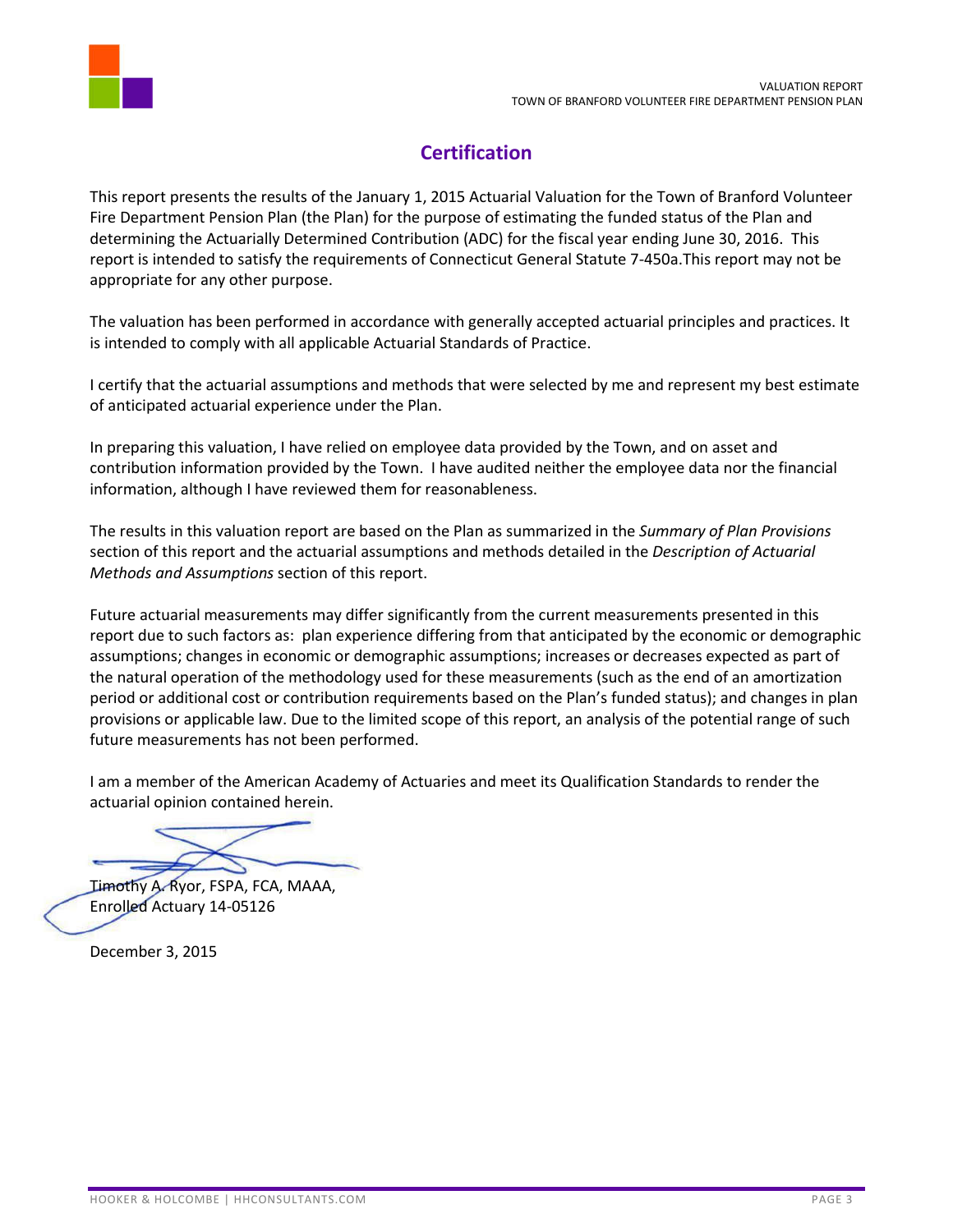

# **II. Results of the Valuation**

## **A. Actuarial Balance Sheet**

The essential elements of the actuarial valuation process are shown by the actuarial balance sheet. The description of the funding method in Section IV defines and explains the terms used in this actuarial balance sheet.

|                                          | <b>January 1, 2015</b> | <b>January 1, 2013</b> |
|------------------------------------------|------------------------|------------------------|
| <b>Actuarial Liabilities</b>             |                        |                        |
| Present Value of Future Benefits for:    |                        |                        |
| <b>Active Employees</b>                  | \$.<br>996,694         | \$928,603              |
| <b>Retired Pensioners</b>                | 321,405                | 190,509                |
| <b>Terminated Vested Employees</b>       | 0                      | 0                      |
| <b>TOTAL</b>                             | \$1,318,099            | \$1,119,112            |
|                                          |                        |                        |
| <b>Source of Funds</b>                   |                        |                        |
| Plan Assets (Actuarial Value)            | \$.<br>540,595         | \$424,557              |
| Unfunded Accrued Liability               | 580,050                | 440,985                |
| Present Value of Future Funding Payments | 197,454                | 253,570                |
| <b>TOTAL</b>                             | \$1,318,099            | \$1,119,112            |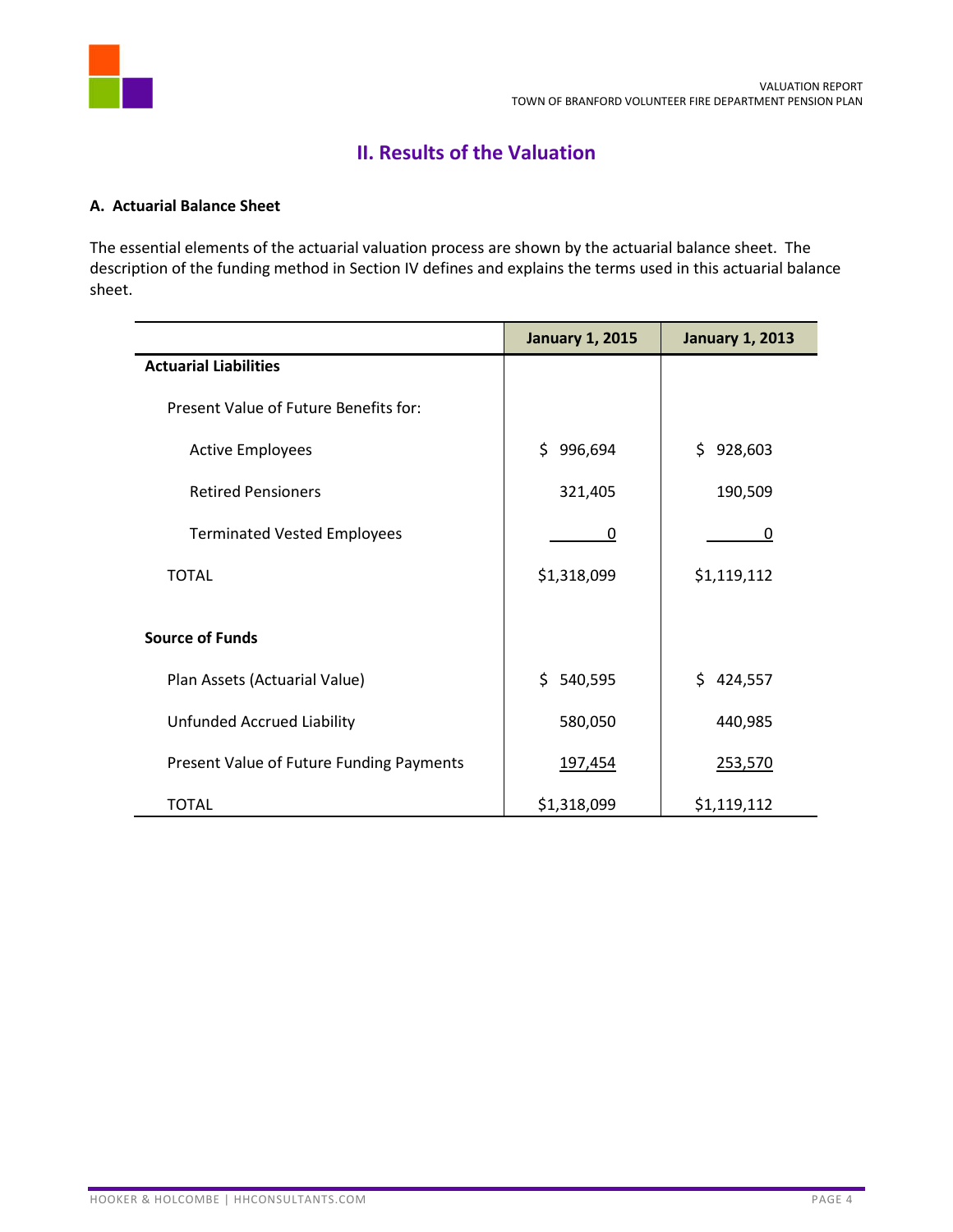

# **II. Results of the Valuation (continued)**

# **B. Development of Unfunded Accrued Liability (Pension Benefit Obligation) and Funded Ratio**

|                                                                  | <b>January 1, 2015</b> | <b>January 1, 2013</b> |
|------------------------------------------------------------------|------------------------|------------------------|
| <b>Accrued Liability:</b>                                        |                        |                        |
| Inactive Employees:                                              |                        |                        |
| <b>Retired Pensioners</b>                                        | \$321,405              | \$190,509              |
| <b>Terminated Vested Employees</b>                               | 321,405                | 190,509                |
| <b>Active Employees:</b>                                         | 799,240                | 675,033                |
| <b>Total Accrued Liability</b>                                   | 1,120,645              | 865,542                |
| Plan Assets (Actuarial Value)                                    | 540,595                | 424,557                |
| Unfunded Accrued Liability                                       | 580,050                | 440,985                |
| Funded Ratio (Plan Assets Divided by Total<br>Accrued Liability) | 48.2%                  | 49.05%                 |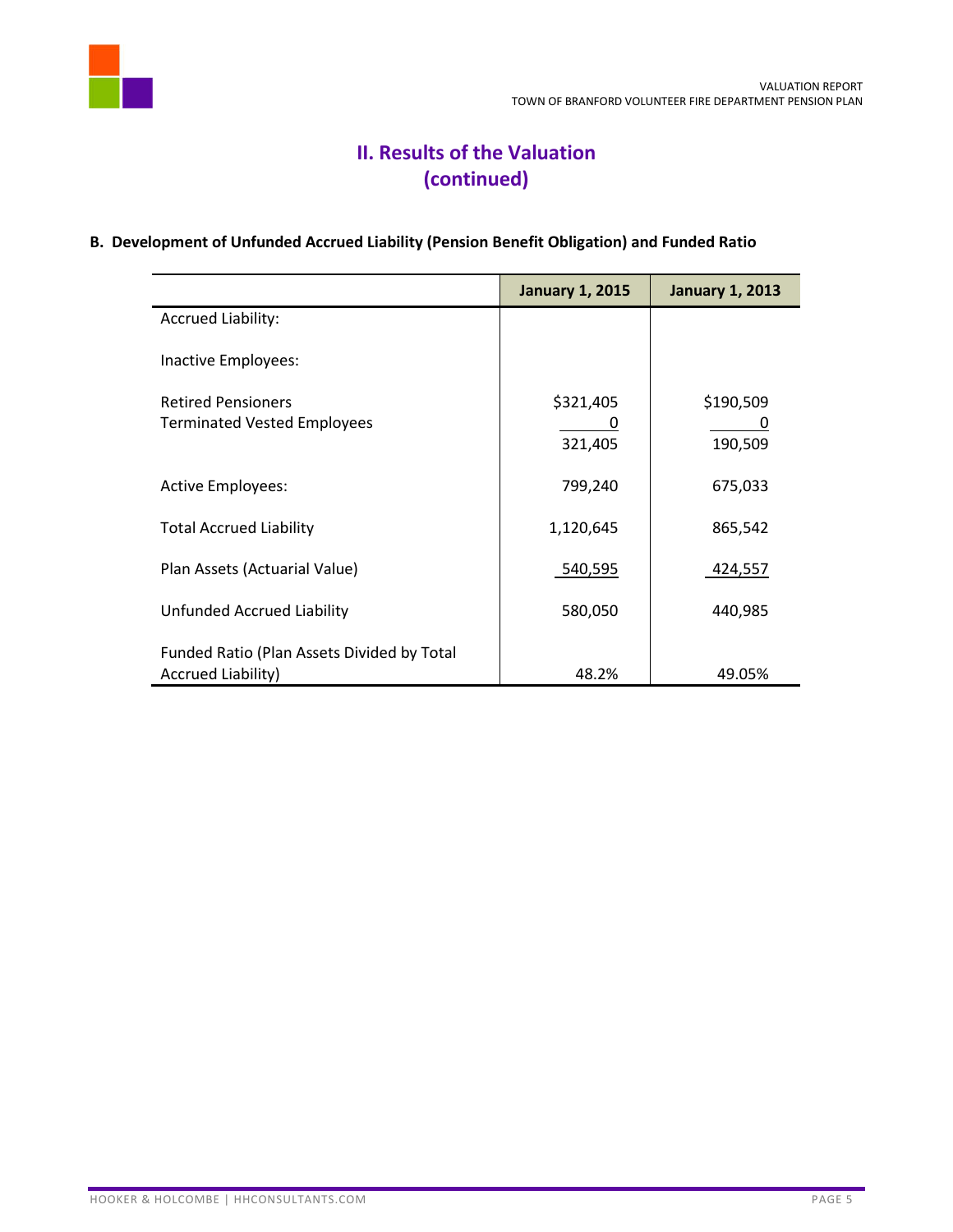

# **II. Results of the Valuation (continued)**

## **C. Annual Contribution**

Based on the employee data and asset information furnished us, the actuarial methods and assumptions shown in Section IV and the plan provisions outlined in Section V, we have developed the Town's cost per active employee shown below:

|                                                                    | <b>January 1, 2015</b>                          | <b>January 1, 2015</b>                    | <b>January 1, 2013</b> |
|--------------------------------------------------------------------|-------------------------------------------------|-------------------------------------------|------------------------|
|                                                                    | <b>Contribution (After</b><br><b>Assumption</b> | <b>Contribution</b><br>(Before Assumption |                        |
|                                                                    | <b>Method Changes)</b>                          | <b>Method Changes)</b>                    | Contribution           |
| <b>Annual Contribution</b>                                         |                                                 |                                           |                        |
| Town's Ongoing Annual Normal Cost<br>a)                            | \$18,559                                        | \$21,122                                  | \$18,918               |
| Amortization of Unfunded Accrued<br>b)<br>Liability*               | 61,987                                          | 45,947                                    | 43,628                 |
| Interest for one year on (a) and (b)<br>c)                         | 5,638                                           | 4,695                                     | 4,378                  |
| Town's Annual Recommended<br>d)<br>Contribution: $(a) + (b) + (c)$ | 86,184                                          | 71,764                                    | 66,924                 |
| <b>Actuarial Accrued Liability</b>                                 | 1,120,645                                       | 970,548                                   | 865,542                |
| <b>Plan Assets (Actuarial Value)</b>                               | 540,595                                         | 540,595                                   | 424,557                |
| <b>Unfunded Accrued Liability</b>                                  | 580,050                                         | 429,953                                   | 440,985                |
| <b>Investment Return</b>                                           | 7.00%                                           | 7.00%                                     | 7.00%                  |
| <b>Number of Active Employees</b>                                  | 203                                             | 203                                       | 179                    |
| <b>Cost per Active Employee</b>                                    | 425                                             | 354                                       | 374                    |

*\* Funding of Unfunded over 30 years from 1999.*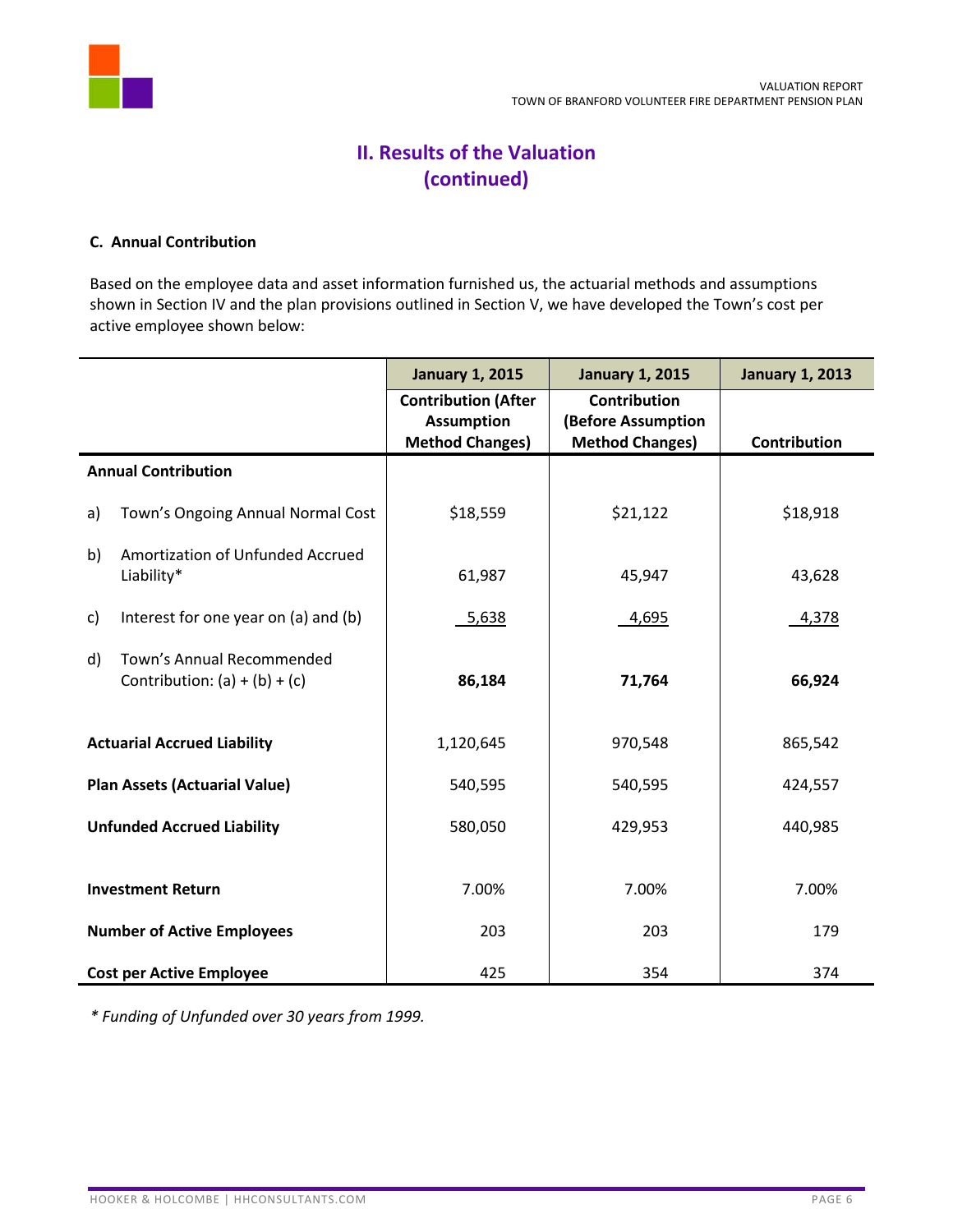

# **II. Results of the Valuation (continued)**

# **D. Accounting Information**

# **Development of Liabilities and Assets for Vested and Non-Vested Benefits**

|                                          | <b>January 1, 2015</b> | <b>January 1, 2013</b> |
|------------------------------------------|------------------------|------------------------|
| <b>Vested Liabilities</b>                |                        |                        |
| <b>Active Employees</b>                  | \$446,189              | \$462,433              |
| <b>Retired Pensioners</b>                | 321,405                | 190,509                |
| <b>Terminated Vested Employees</b>       | 0                      | 0                      |
| Total                                    | 767,594                | 652,942                |
| <b>Non-Vested Liabilities</b>            |                        |                        |
| <b>Active Employees</b>                  | 353,051                | 212,600                |
| <b>Vested and Non-Vested Liabilities</b> |                        |                        |
| <b>Grand Total</b>                       | 1,120,645              | 865,542                |
|                                          |                        |                        |
| <b>Plan Assets (Market Value)</b>        | 534,163                | 432,245                |
| Not yet Funded (Minimum of \$0)          | 586,482                | 433,297                |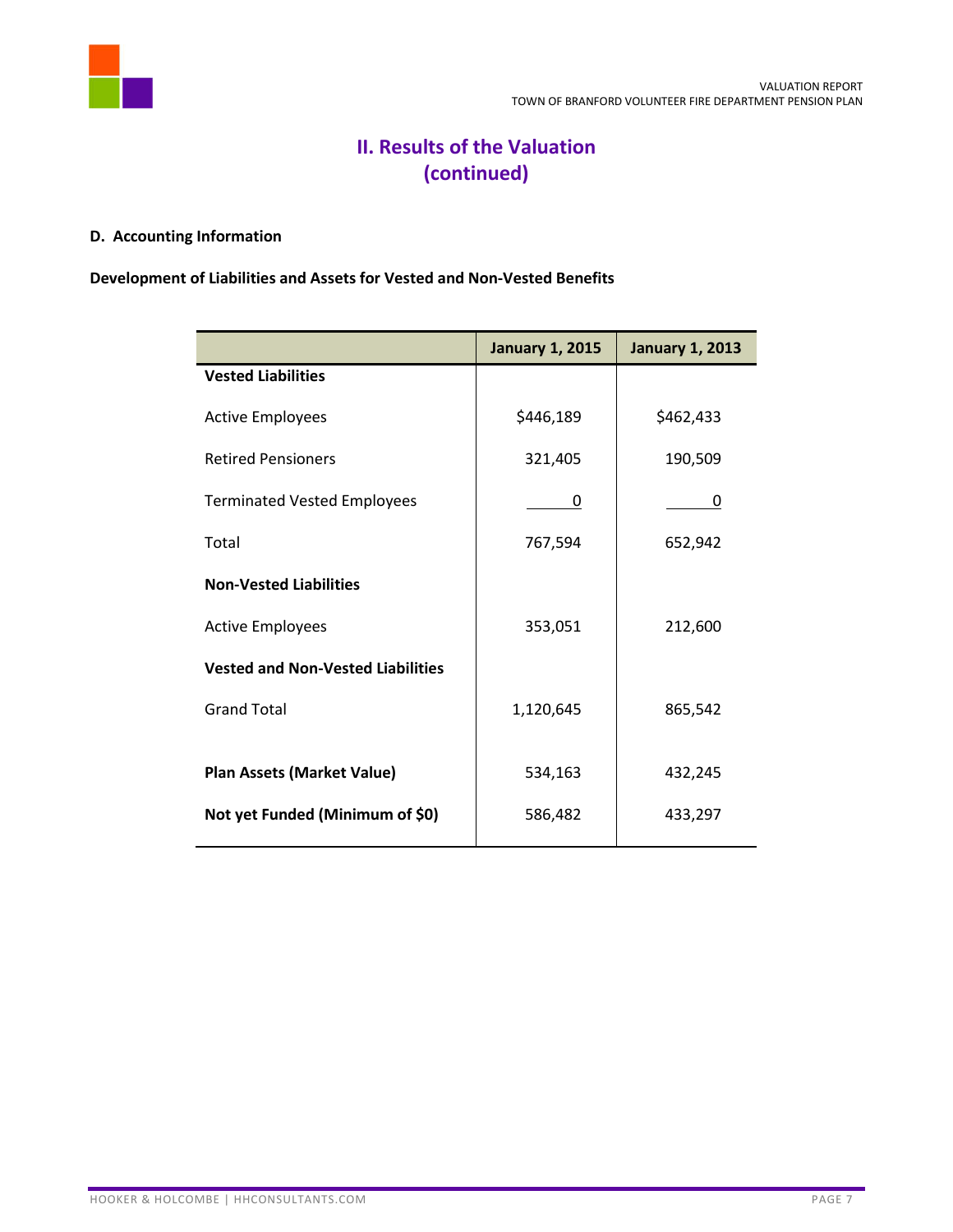

# **III. Supporting Exhibits**

# **A. Membership Data**

|                                          | <b>January 1, 2015</b>   | <b>January 1, 2013</b> |
|------------------------------------------|--------------------------|------------------------|
| <b>Status</b>                            |                          |                        |
| <b>Active Employees</b>                  | 203                      | 179                    |
| <b>Retired Pensioners</b>                | 17                       | 12                     |
| <b>Terminated Vested Employees</b>       | $\overline{\phantom{0}}$ | <u>_0</u>              |
| Total                                    | 220                      | 191                    |
| <b>Average Ages for Active Employees</b> |                          |                        |
| Average Hiring Age                       | 24.5                     | 23.7                   |
| Average Attained Age                     | 40.2                     | 40.4                   |
| <b>Benefits</b>                          |                          |                        |
| <b>Total Annual Retirement Benefits</b>  | 40,792                   | 27,630                 |
| Average Annual Retirement Benefit        | 2,400                    | 2,303                  |
| <b>Total Annual Vested Benefit for</b>   |                          |                        |
| <b>Terminated Vested Employees</b>       | 0                        | $\Omega$               |
| Average Annual Vested Benefit for        |                          |                        |
| <b>Terminated Vested Employees</b>       | 0                        | 0                      |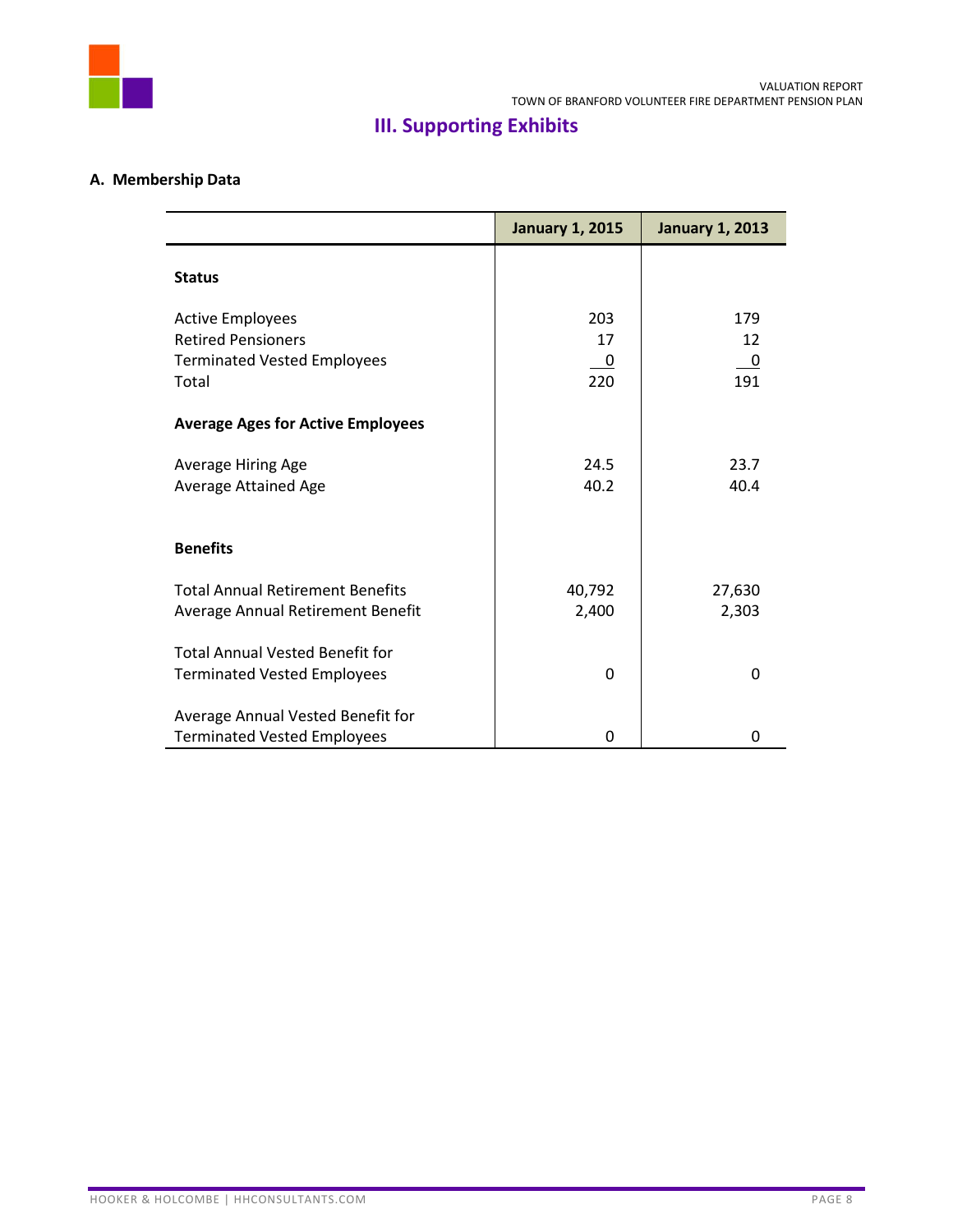

#### **Age, Service, Salary Information for 2015**

#### **TOWN OF BRANFORD VOLUNTEER FIRE DEPARTMENT**

|                        | <b>Completed Years of Credited Service</b> |               |              |               |                |               |     |               |               |               |                |               |                |               |     |               |     |               |                |               |     |               |
|------------------------|--------------------------------------------|---------------|--------------|---------------|----------------|---------------|-----|---------------|---------------|---------------|----------------|---------------|----------------|---------------|-----|---------------|-----|---------------|----------------|---------------|-----|---------------|
|                        |                                            | Under 1       |              | $1$ to $4$    |                | $5$ to $9$    |     | 10 to 14      |               | 15 to 19      |                | 20 to 24      |                | 25 to 29      |     | 30 to 34      |     | 35 to 39      |                | 40 and over   |     | All years     |
| <b>Attained</b><br>Age | No.                                        | Avg.<br>Comp. | No.          | Avg.<br>Comp. | No.            | Avg.<br>Comp. | No. | Avg.<br>Comp. | No.           | Avg.<br>Comp. | No.            | Avg.<br>Comp. | No.            | Avg.<br>Comp. | No. | Avg.<br>Comp. | No. | Avg.<br>Comp. | No.            | Avg.<br>Comp. | No. | Avg.<br>Comp. |
| Under 25               |                                            |               | 13           |               | 7              |               |     |               |               |               |                |               |                |               |     |               |     |               |                |               | 20  |               |
| 25 to 29               |                                            |               | 7            | 1             | 18             | 1             |     |               |               |               |                |               |                |               |     |               |     |               |                |               | 32  |               |
| 30 to 34               |                                            |               | 5            | $\mathbf{1}$  | 6              | 1             | 6   | 1             | 4             |               |                |               |                |               |     |               |     |               |                |               | 21  |               |
| 35 to 39               |                                            |               | 4            | $\mathbf{1}$  | 3              | $\mathbf{1}$  | 5   | $\mathbf{1}$  | 16            | $\mathbf{1}$  | 3              |               |                |               |     |               |     |               |                |               | 31  |               |
| 40 to 44               |                                            |               | $\mathbf{1}$ | $\mathbf{1}$  | $\overline{2}$ | $\mathbf{1}$  |     |               | 6             |               | 6              |               | 5              |               |     |               |     |               |                |               | 22  |               |
| 45 to 49               |                                            |               |              |               | $\overline{2}$ | $\mathbf{1}$  | 5   | 1             | 4             | 1             | 3              | 1             | 7              |               | 3   |               |     |               |                |               | 24  |               |
| 50 to 54               |                                            |               |              | 1             | $\overline{2}$ | -1            | 4   | 1             | 3             | 1             | 3              | 1             | 3              | 1             | 5   | 1             |     |               |                |               | 22  | 1             |
| 55 to 59               |                                            |               |              |               |                |               |     |               |               | 1             | $\overline{2}$ | 1             | $\overline{2}$ | $\mathbf{1}$  | 4   | 1             | 6   | 1             | $\overline{2}$ | 1             | 18  |               |
| 60 to 64               |                                            |               |              |               |                |               |     |               | $\mathcal{P}$ |               |                |               |                |               |     |               | 3   |               |                |               | 6   |               |
| 65 to 69               |                                            |               |              |               |                |               |     |               |               |               |                | 1             | 1              | $\mathbf{1}$  |     | 1             |     |               |                |               | 4   |               |
| 70 & over              |                                            |               | 1            |               | 1              |               |     |               |               |               |                |               |                |               |     |               |     |               |                |               | 3   |               |
| All ages               |                                            |               | 32           |               | 41             |               | 31  |               | 36            | 1             | 18             |               | 18             | 1             | 13  | 1             | 10  |               | 4              |               | 203 | $\mathbf{1}$  |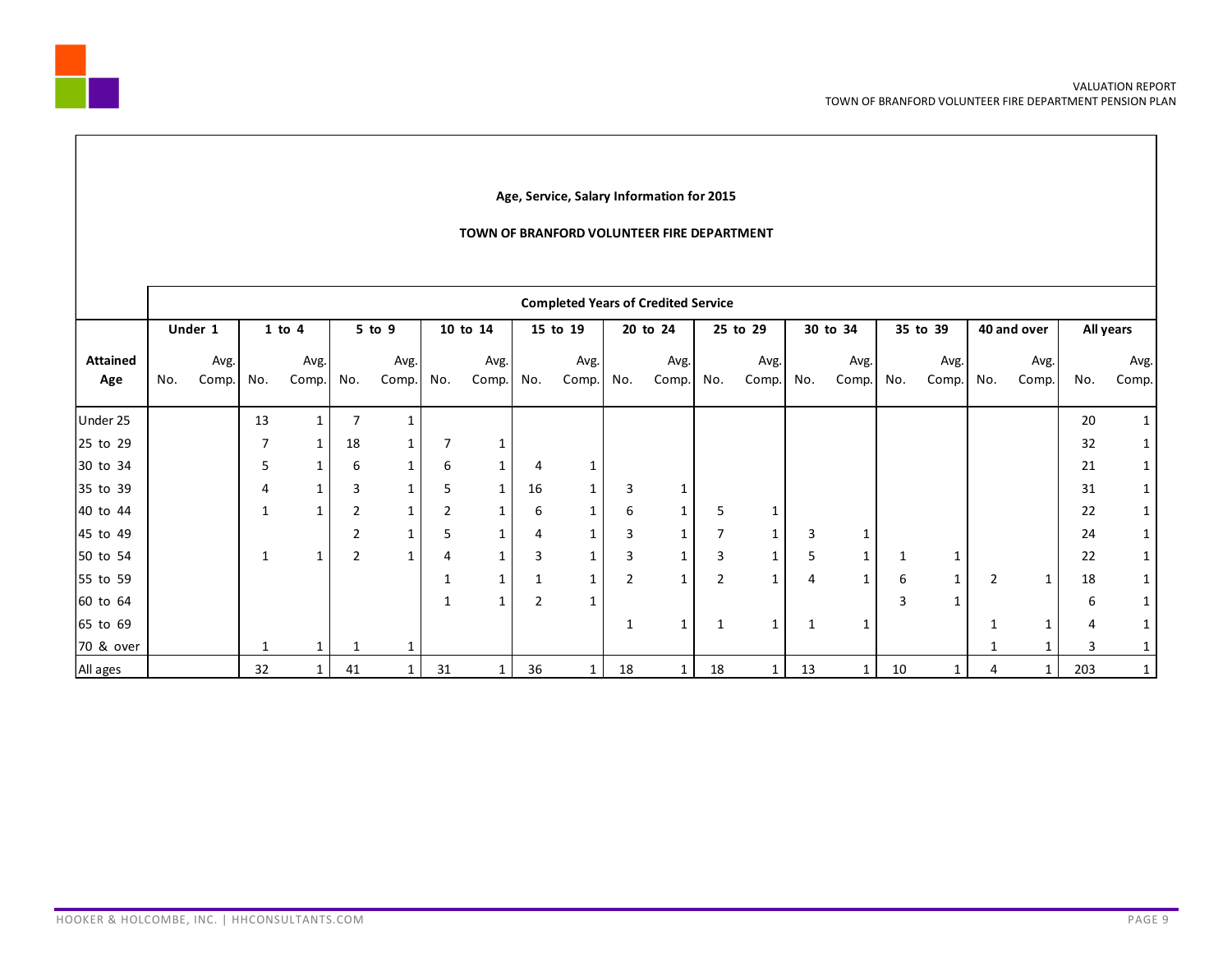

# **III. Supporting Exhibits (continued)**

## **B. Assets – Market Value**

| <b>Summary of Fund Activity</b>                     |                                                   |                                                   |  |  |  |  |  |
|-----------------------------------------------------|---------------------------------------------------|---------------------------------------------------|--|--|--|--|--|
|                                                     | <b>Market Value</b><br>$1/1/2014 -$<br>12/31/2014 | <b>Market Value</b><br>$1/1/2013 -$<br>12/31/2013 |  |  |  |  |  |
| 1. Beginning Value                                  |                                                   |                                                   |  |  |  |  |  |
| a. Trust assets                                     | \$495,115                                         | \$432,245                                         |  |  |  |  |  |
| b. Accrued contribution                             | 0                                                 | 0                                                 |  |  |  |  |  |
| c. Benefits payable                                 | 0                                                 | 0                                                 |  |  |  |  |  |
| d. Administrative expenses payable                  | 0                                                 | 0                                                 |  |  |  |  |  |
| e. Net: $(a) + (b) - (c) - (d)$                     | 495,115                                           | 432,245                                           |  |  |  |  |  |
| 2. Contributions<br>a. Contributions during year    |                                                   |                                                   |  |  |  |  |  |
| (1) Employer                                        | 62,000                                            | 61,000                                            |  |  |  |  |  |
| (2) Employee<br>b. Change in accrued contribution   | 0                                                 | 0                                                 |  |  |  |  |  |
| c. Total for plan year                              | 0<br>62,000                                       | 0<br>61,000                                       |  |  |  |  |  |
|                                                     |                                                   |                                                   |  |  |  |  |  |
| 3. Disbursements                                    |                                                   |                                                   |  |  |  |  |  |
| a. Benefit payments during year                     | 39,967                                            | 37,115                                            |  |  |  |  |  |
| b. Administrative expenses during year              | 0                                                 | 0                                                 |  |  |  |  |  |
| c. Change in benefits payable                       | 0                                                 | 0                                                 |  |  |  |  |  |
| d. Change in administrative expenses payable        | 0                                                 | 0                                                 |  |  |  |  |  |
| e. Total for plan year                              | 39,967                                            | 37,115                                            |  |  |  |  |  |
| 4. Net investment return                            |                                                   |                                                   |  |  |  |  |  |
| a. Interest and dividends                           | 12,013                                            | 13,095                                            |  |  |  |  |  |
| b. Change in accrued income                         | $\Omega$                                          | 0                                                 |  |  |  |  |  |
| c. Realized gain (loss)                             | 280                                               | 18,759                                            |  |  |  |  |  |
| d. Unrealized gain (loss)                           | 6,598                                             | 8,429                                             |  |  |  |  |  |
| e. Recognized capital appreciation                  | 0                                                 | 0                                                 |  |  |  |  |  |
| f. Investment-related expenses                      | (1,876)                                           | (1, 298)                                          |  |  |  |  |  |
| g. Total                                            | 17,015                                            | 38,985                                            |  |  |  |  |  |
| <b>Ending value</b>                                 |                                                   |                                                   |  |  |  |  |  |
| a. Trust assets: $(1e) + (2a) - (3a) - (3b) + (4g)$ | 534,163                                           | 495,115                                           |  |  |  |  |  |
| b. Accrued contribution                             | 0                                                 | 0                                                 |  |  |  |  |  |
| c. Benefits payable                                 | 0                                                 | 0                                                 |  |  |  |  |  |
| d. Administrative expenses payable                  | 0                                                 | 0                                                 |  |  |  |  |  |
| e. Net: $(a) + (b) - (c) - (d)$                     | 534,163                                           | 495,115                                           |  |  |  |  |  |
| 6. Approximate rate of return:                      |                                                   |                                                   |  |  |  |  |  |
| $200 \times (4g)/[(1e) + (5e) - (4g)]$              | 3.36%                                             | 8.78%                                             |  |  |  |  |  |

Note: [(1.0336) x (1.0878)] = 1.1244; i.e., investment return is **12.44%** for the 2-year period. [(1.0700) x (1.0700)] = 1.1449; i.e., assumed return is **14.49%** for the 2-year period.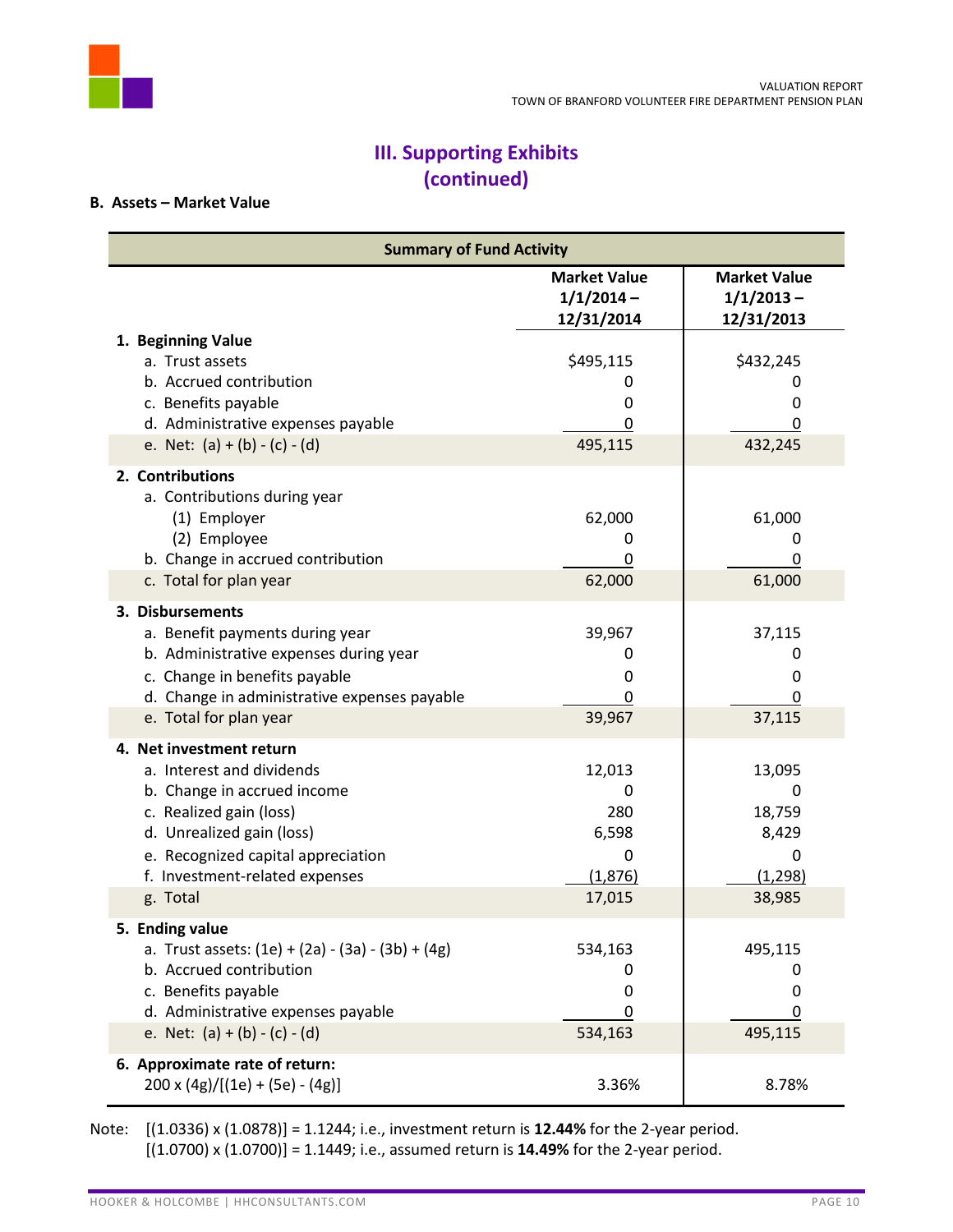

# **III. Supporting Exhibits (continued)**

The Actuarial Value of assets is used in the determination of plan contributions. It phases in recognition of investment gains and losses. A method of smoothing is used because the Market Value can swing widely from one year to the next, resulting in undesirable fluctuations in pension contributions. The smoothing is accomplished by recognizing investment gains and losses over a five-year period at 20% per year.

The Actuarial Value is constrained to be within 80% to 120% of Market Value.

## **C. Assets – Relationship of Actuarial Value to Market Value**

| Relationship of Actuarial Value to Market Value                                |           |  |  |  |  |  |  |  |
|--------------------------------------------------------------------------------|-----------|--|--|--|--|--|--|--|
| 1. Market value 1/1/2015                                                       | \$534,163 |  |  |  |  |  |  |  |
| 2. Gains (losses) not recognized in actuarial value 1/1/2015                   | (6, 432)  |  |  |  |  |  |  |  |
| 3. Preliminary actuarial value 1/1/2015: (1)-(2)                               | 540,595   |  |  |  |  |  |  |  |
| 4. Preliminary actuarial value as a percentage of market value: $(3) \div (1)$ | 101.2%    |  |  |  |  |  |  |  |
| 5. Gains (losses) recognized for corridor min/max                              |           |  |  |  |  |  |  |  |
| 6. Actuarial value 1/1/2015 after corridor min/max: (3)+(5)                    | 540,595   |  |  |  |  |  |  |  |
| 7. Actuarial value as a percentage of market value: $(6)+(1)$                  | 101.2%    |  |  |  |  |  |  |  |

## **D. Recognition of Capital Appreciation in Actuarial Value**

|    | <b>Recognition of Gains/(Losses) in Actuarial Value</b>                        |          |              |          |         |              |          |  |  |  |  |  |  |  |
|----|--------------------------------------------------------------------------------|----------|--------------|----------|---------|--------------|----------|--|--|--|--|--|--|--|
|    | 2010<br>2012<br>2013<br>2014<br>2011<br><b>Total</b>                           |          |              |          |         |              |          |  |  |  |  |  |  |  |
| 1. | Asset gain (loss)                                                              | \$13,630 | \$ (19, 412) | \$12,721 | \$9,235 | \$ (16, 473) | \$ (299) |  |  |  |  |  |  |  |
| 2. | Recognized as of<br>1/1/2014                                                   | 10,904   | (11, 646)    | 5,088    | 1,847   | $\Omega$     | 6,193    |  |  |  |  |  |  |  |
| 3. | Recognized in current<br>year: 20% of (1)                                      | 2,726    | (3,882)      | 2,544    | 1,847   | (3, 295)     | (60)     |  |  |  |  |  |  |  |
| 4. | Total recognized as of<br>$1/1/2015$ : $(2) + (3)$                             | 13,630   | (15, 528)    | 7,632    | 3,694   | (3, 295)     | 6,133    |  |  |  |  |  |  |  |
| 5. | Gain (losses) not<br>recognized in actuarial<br>value $1/1/2015$ : $(1) - (4)$ | $\Omega$ | (3,884)      | 5,089    | 5,541   | (13, 178)    | (6, 432) |  |  |  |  |  |  |  |

## **E. Assets – Gain/(Loss)**

| <b>Assets - Gain/(Loss)</b>          |           |
|--------------------------------------|-----------|
| 1. Market value as of $1/1/2014$     | \$495,115 |
| Contributions<br>a.                  | 62,000    |
| <b>Benefit Payments</b><br>b.        | (39, 967) |
| <b>Administrative Expenses</b><br>C. | (1,876)   |
| Expected Interest at 7.00%<br>d.     | 35,364    |
| 2. Expected value as of $1/1/2015$   | 550,636   |
| 3. Market value as of $1/1/2015$     | 534,163   |
| 4. Asset gain/(loss): $(3) - (2)$    | (16, 473) |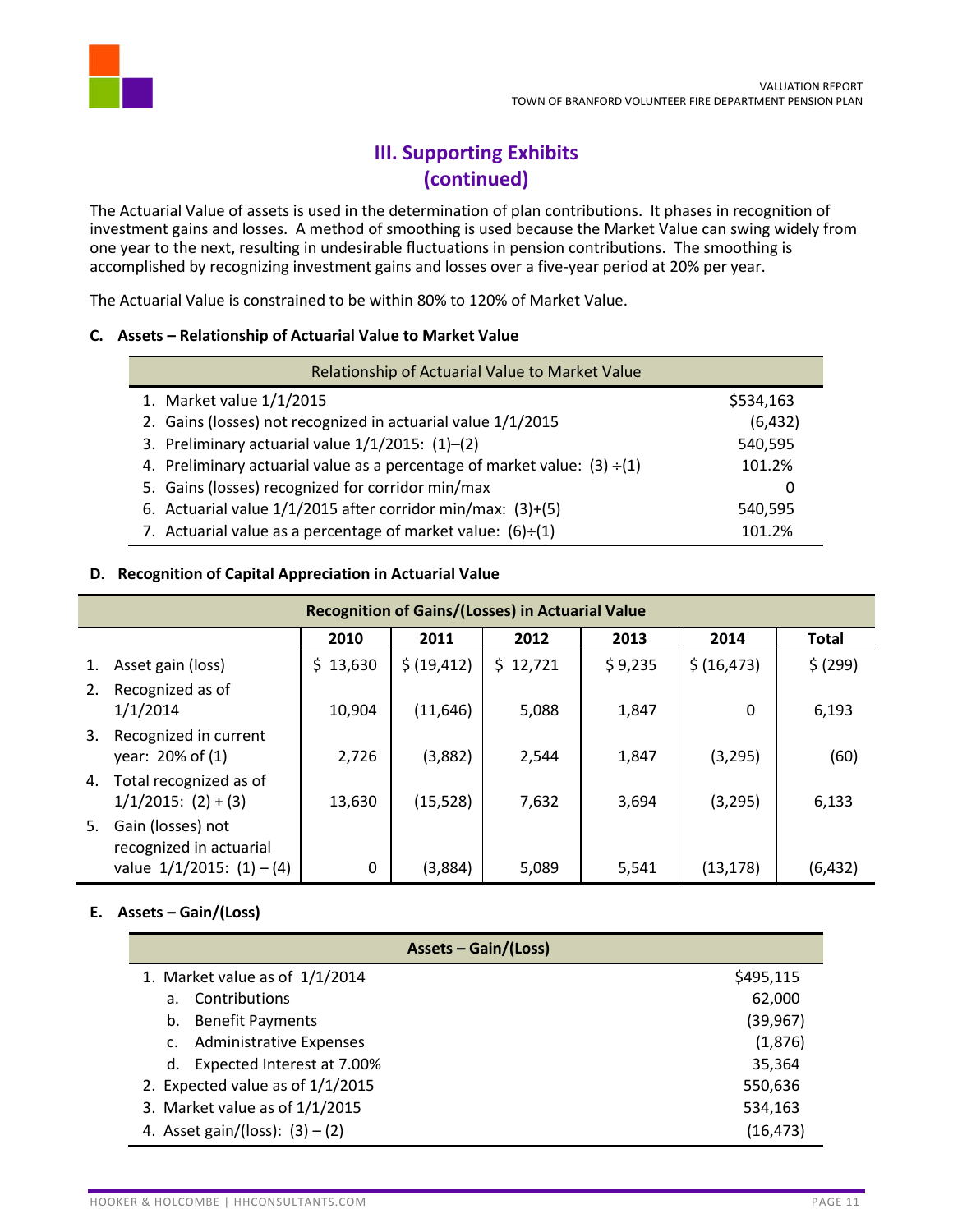

# **III. Supporting Exhibits (continued)**

### **F. Assets – Actuarial Value**

| <b>Summary of Fund Activity</b> |                                                     |                                                      |                                                      |
|---------------------------------|-----------------------------------------------------|------------------------------------------------------|------------------------------------------------------|
|                                 |                                                     | <b>Actuarial Value</b><br>$1/1/2014 -$<br>12/31/2014 | <b>Actuarial Value</b><br>$1/1/2013 -$<br>12/31/2013 |
|                                 | 1. Beginning Value                                  |                                                      |                                                      |
|                                 | a. Trust assets                                     | \$485,135                                            | \$424,557                                            |
|                                 | b. Accrued contribution                             | 0                                                    | 0                                                    |
|                                 | c. Benefits payable                                 | 0                                                    | 0                                                    |
|                                 | d. Administrative expenses payable                  | 0                                                    | 0                                                    |
|                                 | e. Net: $(a) + (b) - (c) - (d)$                     | 485,135                                              | 424,557                                              |
|                                 | 2. Contributions                                    |                                                      |                                                      |
|                                 | a. Contributions during year                        |                                                      |                                                      |
|                                 | (1) Employer                                        | 62,000                                               | 61,000                                               |
|                                 | (2) Employee                                        | 0                                                    | 0                                                    |
|                                 | b. Change in accrued contribution                   | 0                                                    | 0                                                    |
|                                 | c. Total for plan year                              | 62,000                                               | 61,000                                               |
|                                 | 3. Disbursements                                    |                                                      |                                                      |
|                                 | a. Benefit payments during year                     | 39,967                                               | 37,115                                               |
|                                 | b. Administrative expenses during year              | 0                                                    | 0                                                    |
|                                 | c. Change in benefits payable                       | 0                                                    | 0                                                    |
|                                 | d. Change in administrative expenses payable        | 0                                                    | 0                                                    |
|                                 | e. Total for plan year                              | 39,967                                               | 37,115                                               |
|                                 | 4. Net investment return                            |                                                      |                                                      |
|                                 | a. Interest and dividends                           | 12,013                                               | 13,095                                               |
|                                 | b. Change in accrued income                         | 0                                                    | 0                                                    |
|                                 | c. Realized gain (loss)                             | N/A                                                  | N/A                                                  |
|                                 | d. Unrealized gain (loss)                           | N/A                                                  | N/A                                                  |
|                                 | e. Recognized capital appreciation                  | 23,290                                               | 24,896                                               |
|                                 | f. Investment-related expenses                      | (1,876)                                              | (1, 298)                                             |
|                                 | g. Total                                            | 33,427                                               | 36,693                                               |
| 5.                              | <b>Ending value</b>                                 |                                                      |                                                      |
|                                 | a. Trust assets: $(1e) + (2a) - (3a) - (3b) + (4g)$ | 540,595                                              | 485,135                                              |
|                                 | b. Accrued contribution                             | 0                                                    | 0                                                    |
|                                 | c. Benefits payable                                 | 0                                                    | 0                                                    |
|                                 | d. Administrative expenses payable                  | 0                                                    | 0                                                    |
|                                 | e. Net: $(a) + (b) - (c) - (d)$                     | 540,595                                              | 485,135                                              |
|                                 | 6. Approximate rate of return:                      |                                                      |                                                      |
|                                 | $200 \times (4g)/[(1e) + (5e) - (4g)]$              | 6.74%                                                | 8.41%                                                |

Note: [(1.0674) x (1.0841)] = 1.1572; i.e., investment return is **15.72%** for the 2-year period. [(1.0700) x (1.0700)] = 1.1449; i.e., assumed return is **14.49%** for the 2-year period.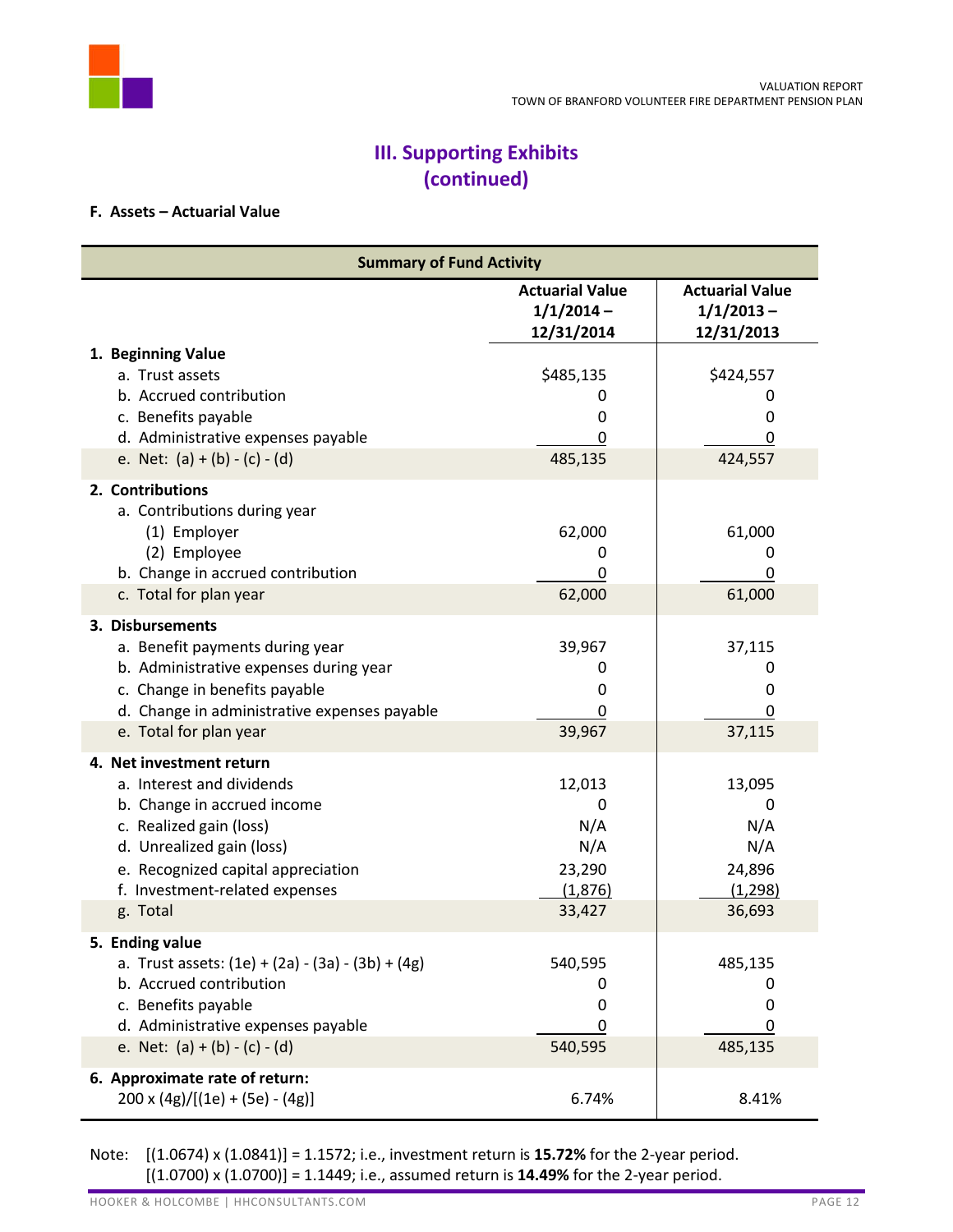

# **IV. Description of Actuarial Methods and Assumptions**

# **Actuarial Methods**

### **Actuarial Cost Method**

The actuarial method is the Entry Age Actuarial Cost Method (level percentage of salary\*).

Under this method, the normal cost is the sum of the individual normal costs for all active participants. For an active participant, the normal cost is the participant's normal cost accrual rate, multiplied by the participant's current compensation\*. The normal cost accrual rate equals the present value of future benefits for the participant, determined as of the participant's entry age, divided by the present value of the compensation\* expected to be paid to the participant for each year of the participant's anticipated future service, determined as of the participant's entry age.

The cost of amortizing the Unfunded Accrued liability constitutes the remaining portion of the Annual Funding Percentage for all benefits and is determined as follows:

- 1. An Accrued Liability for these benefits is developed for the active employee group by multiplying each active employee's annual cost (described in the above paragraph) by his credited service accrued to the current actuarial valuation date. This operation will produce an Accrued Liability for each active employee. These individual Accrued Liabilities are then added together to obtain a total Accrued Liability for the active employee group.
- 2. An Accrued Liability for these benefits is also developed for those members or their beneficiaries who are currently receiving benefit payments. This Accrued Liability is equal to the present value of these benefit payments currently being made to such members or their beneficiaries.
- 3. The sum of these Accrued Liabilities is reduced by the plan assets to develop the Unfunded Accrued Liability for these benefits.
- 4. The Unfunded Accrued Liability is to be amortized over 30 years from 1999.

Prior: The projected Unit Credit Actuarial Cost Method.

### **Asset Valuation Method**

The Actuarial Value of assets used in the development of plan contribution phases in asset gains and losses. Asset gains and losses are recognized over a five-year period at 20% per year. The Actuarial Value is adjusted, if necessary, so that the Actuarial Value of assets remains within the range of 80% to 120% of the Market Value of assets. The initial Actuarial Value under this method at January 1, 2003 reflects the gains and losses had this method always been in effect since the plan effective date.

The asset gain or loss is determined by comparing the current year fair value of assets to the expected fair value of assets. The expected fair value of assets is determined by applying the prior year's expected return on assets to the prior year fair value of assets, plus contributions less distributions.

*\* Per GASB 68 32b, entry age normal costs are projected to increase at the assumed long-term rate of inflation. Compensation for all active participants is assumed to be \$1 increased at the assumed inflation rate.*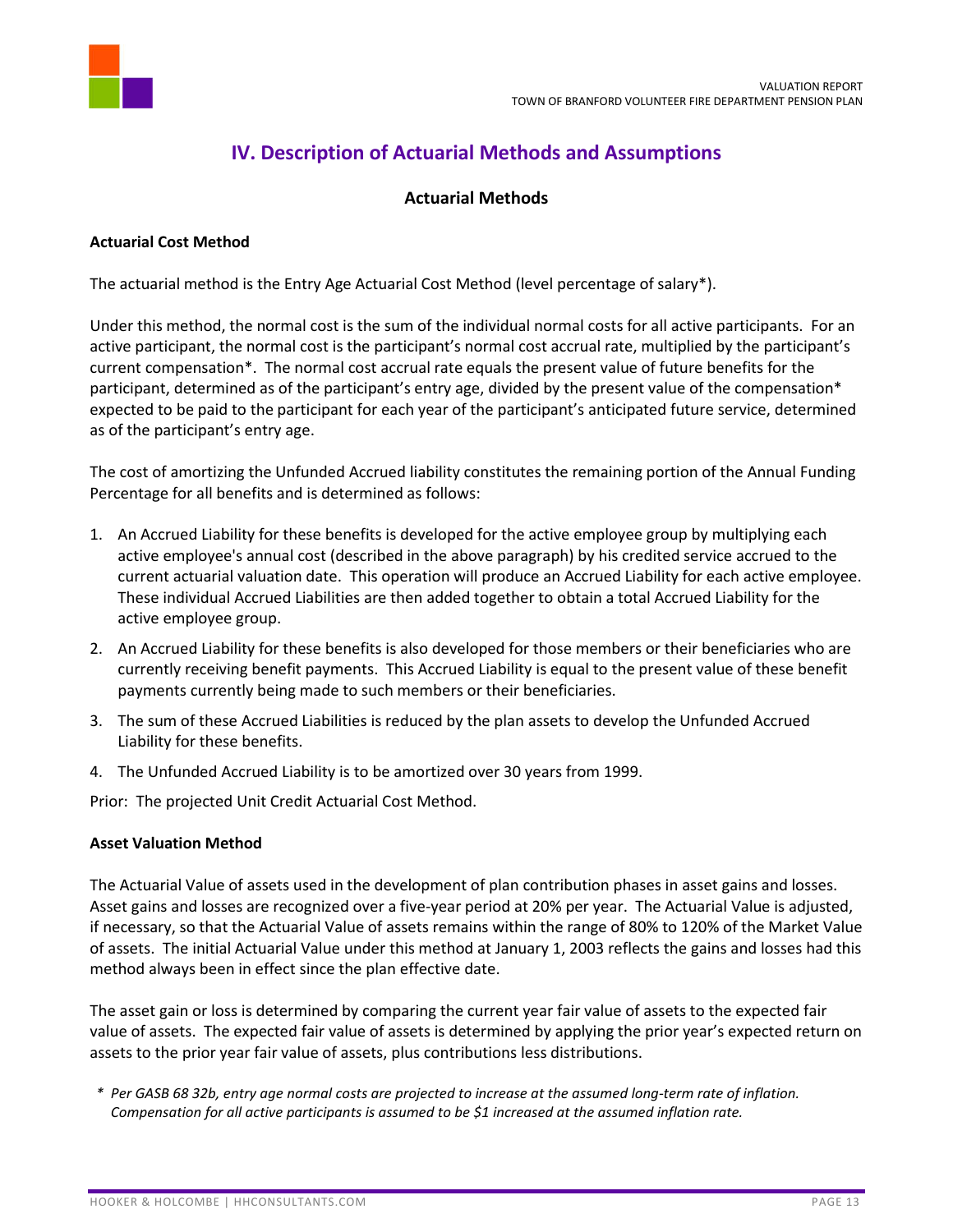

## **Actuarial Assumptions**

The actuarial assumptions used in the determination of costs and liabilities are as follows:

### **Interest**

**7.00%** per year, net of investment expenses.

### **Mortality**

RPH-2014 Mortality Table adjusted to 2006 total dataset, headcount-weighted, projected to the measurement date with Scale MP-2015.

Prior: Non-Disabled and Disabled: RP-2000 Mortality Table with separate male and female rates, with no collar adjustment combined table for non-annuitants and annuitants, projected to the valuation date with Scale AA.

### **Mortality Improvement:**

Projected to date of decrement using Scale MP-2015 (generational mortality).

Prior: Non-Disabled and Disabled: Projected to date of decrement using Scale AA (generational mortality).

We have selected this mortality assumption because it is based on the latest published pension mortality study released by the Society of Actuaries appropriate for this plan. The headcount-weighted table was used since benefits are not based on pay.

#### **Inflation**

3.0%.

This assumption is based on long term (1926-2013) historical inflation numbers. While near term averages have been lower, we do not believe this trend will continue indefinitely and expect that there will be a reversion to the long term average.

#### **Employee Turnover**

Sample termination rates are as follows:

### Table T-3

|     | Rate of    |  |
|-----|------------|--|
| Age | Withdrawal |  |
| 20  | 6.6%       |  |
| 25  | 5.3%       |  |
| 30  | 4.8%       |  |
| 35  | 4.5%       |  |
| 40  | 3.8%       |  |
| 45  | 3.2%       |  |
| 50  | 1.5%       |  |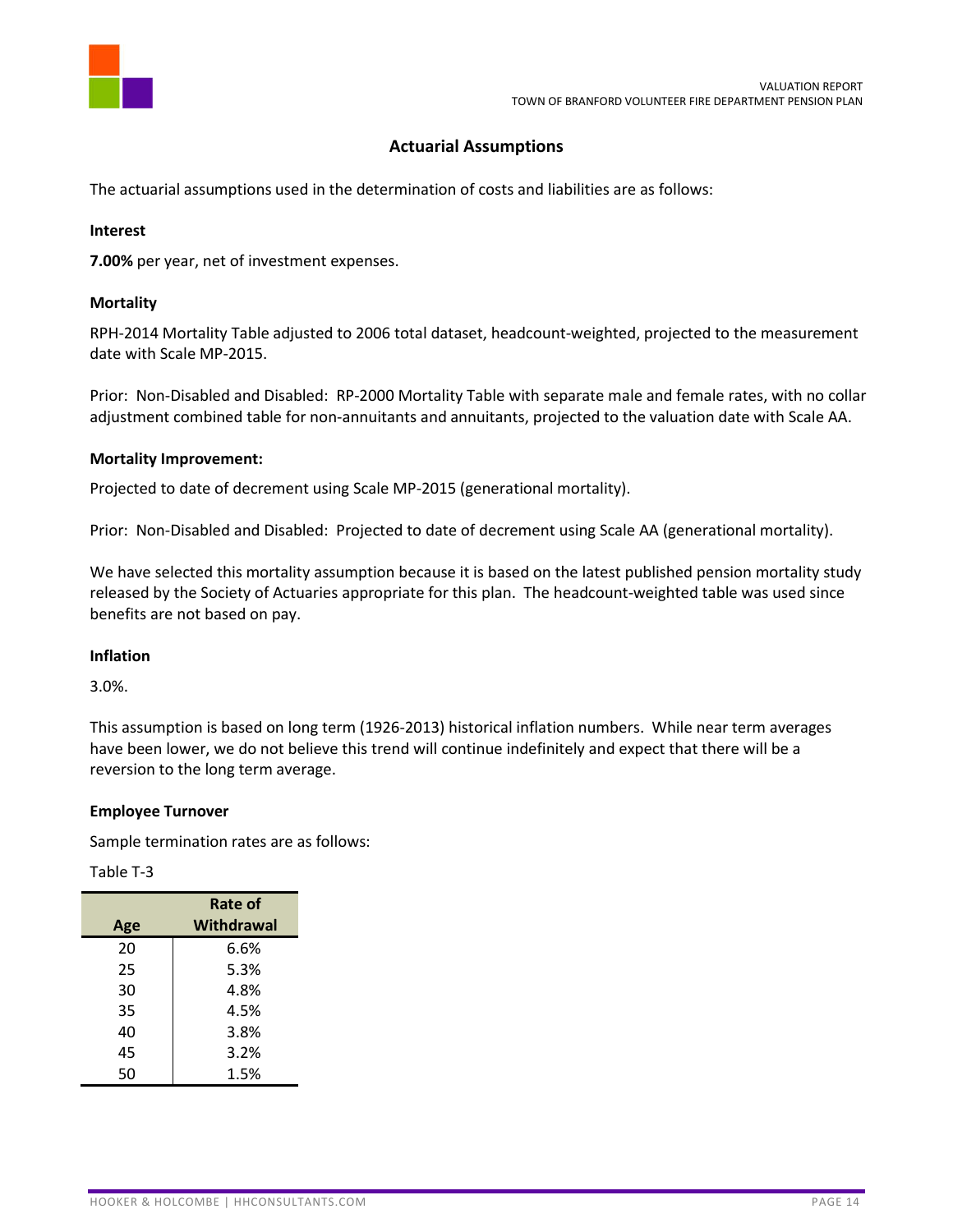

### **Employee Turnover (cont.)**

Prior: Annual rates based on the following scale:

|     | Rate of    |  |
|-----|------------|--|
| Age | Withdrawal |  |
| 20  | 11.1%      |  |
| 25  | 10.1%      |  |
| 30  | 8.6%       |  |
| 35  | 6.8%       |  |
| 40  | 4.9%       |  |
| 45  | 2.9%       |  |
| 50  | 1.2%       |  |

### **Employee Disability**

None.

Prior: DP85 male and female class 1 disability incidence rates. Annual incidence rates based on the following scale:

|     | <b>Incidence of Disability</b> |               |  |
|-----|--------------------------------|---------------|--|
| Age | <b>Male</b>                    | <b>Female</b> |  |
| 20  | 0.029%                         | 0.030%        |  |
| 25  | 0.038%                         | 0.047%        |  |
| 30  | 0.048%                         | 0.080%        |  |
| 35  | 0.069%                         | 0.136%        |  |
| 40  | 0.117%                         | 0.211%        |  |
| 45  | 0.202%                         | 0.323%        |  |
| 50  | 0.358%                         | 0.533%        |  |

### **Retirement Age**

| Age | Rate |
|-----|------|
| 65  | 50%  |
| 66  | 25%  |
| 67  | 25%  |
| 68  | 25%  |
| 69  | 25%  |
| 70  | 100% |

The actuarial assumptions in regards to rates of decrement shown above are based on standard tables modified for certain plan features such as eligibility for full and early retirement where applicable and input from the plan sponsor.

#### **Pre-Retirement Spouse Benefit, Disability Benefits and Termination Benefits**

Costed explicitly.

### **Expenses**

None. Expenses are assumed to be paid directly by the Town.

## **Accrual of Service**

35% of Active Employees will qualify for service credit each year.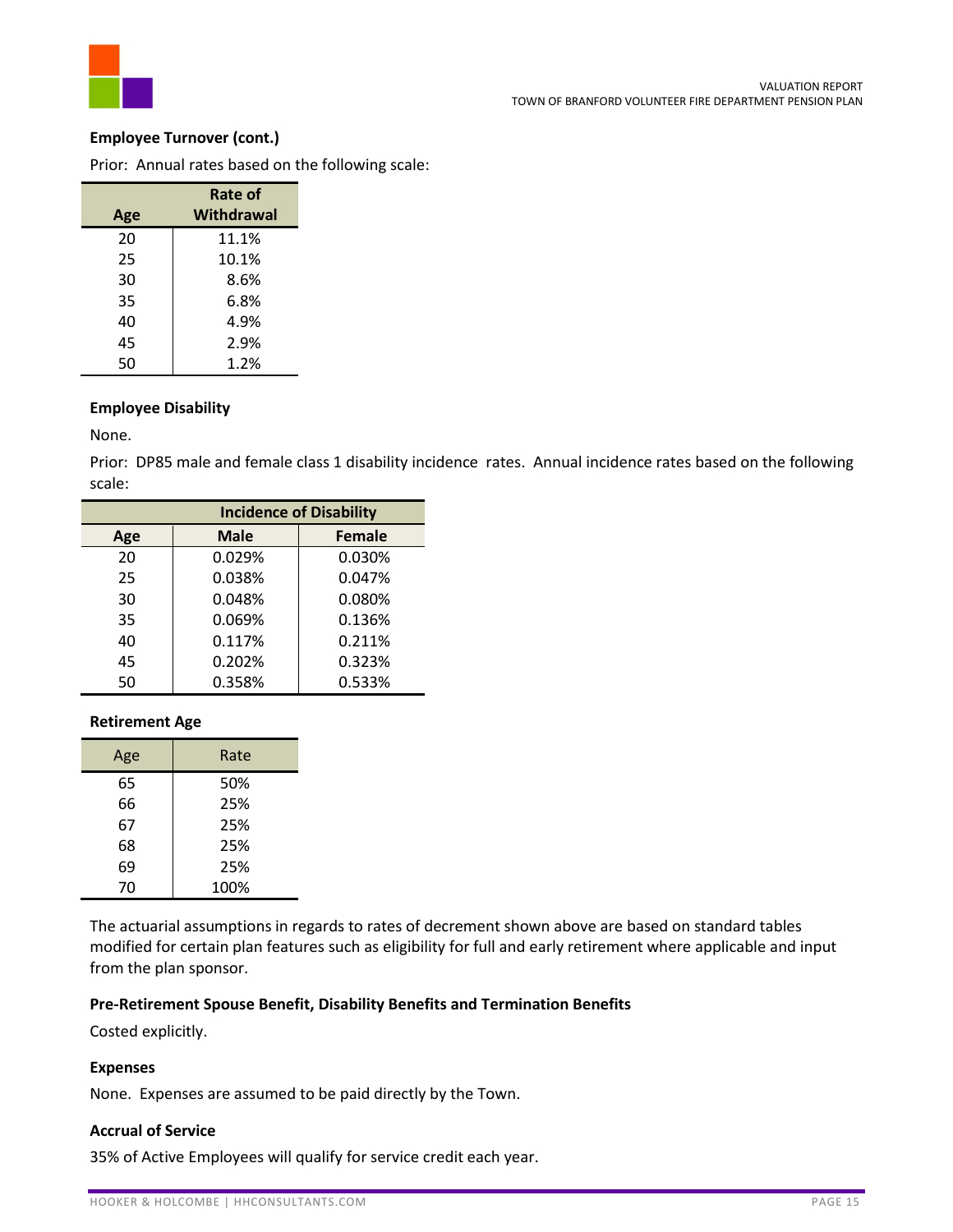

# **V. Summary of Plan Provisions**

### **Effective Date**

Original: January 1, 1991.

Last Amendment: February 20, 2002.

#### **Service**

All years of service with the Fire Department from date of membership to early retirement, termination of employment, or Retirement Date.

#### **Credited Service**

No credit prior to January 1, 1991, except active Firefighters with at least 10 years of firefighting service will receive credit for 5 years of service. Maximum years of credited service equals 30.

Based on requirements for credit established by the Committee:

| 1991 and 1992                    |                   |            |
|----------------------------------|-------------------|------------|
| 40% of calls of member's company |                   |            |
| 24 drills (company or town)      |                   |            |
| or                               |                   |            |
| 52 calls (Fire or EMS)           |                   |            |
| 24 drills                        |                   |            |
| 1993 and after                   |                   |            |
| Minimum of 100 points            |                   |            |
| Min. 36 fire or EMS calls        | 1 point each $=$  | 36         |
| Min. 8 town drills*              | 4 points each $=$ | 32         |
| Min. 16 company drills           | 2 points each $=$ | 32         |
|                                  |                   | 100 points |

Sanctioned parade may be substituted for a fire call.

*\*Town drill may be substituted for a company drill when the minimum is reached (at 2 points per drill). A minimum of 12 will be held. A (sanctioned) parade may be substituted for a fire call. Drills must be approved by Training Division.*

#### **Normal Form of Annuity**

Life Annuity.

#### **Normal Retirement Date**

The first day of the month coinciding with or next following the Participant's 65th birthday and the completion of five years of Credited Service after January 1, 1991.